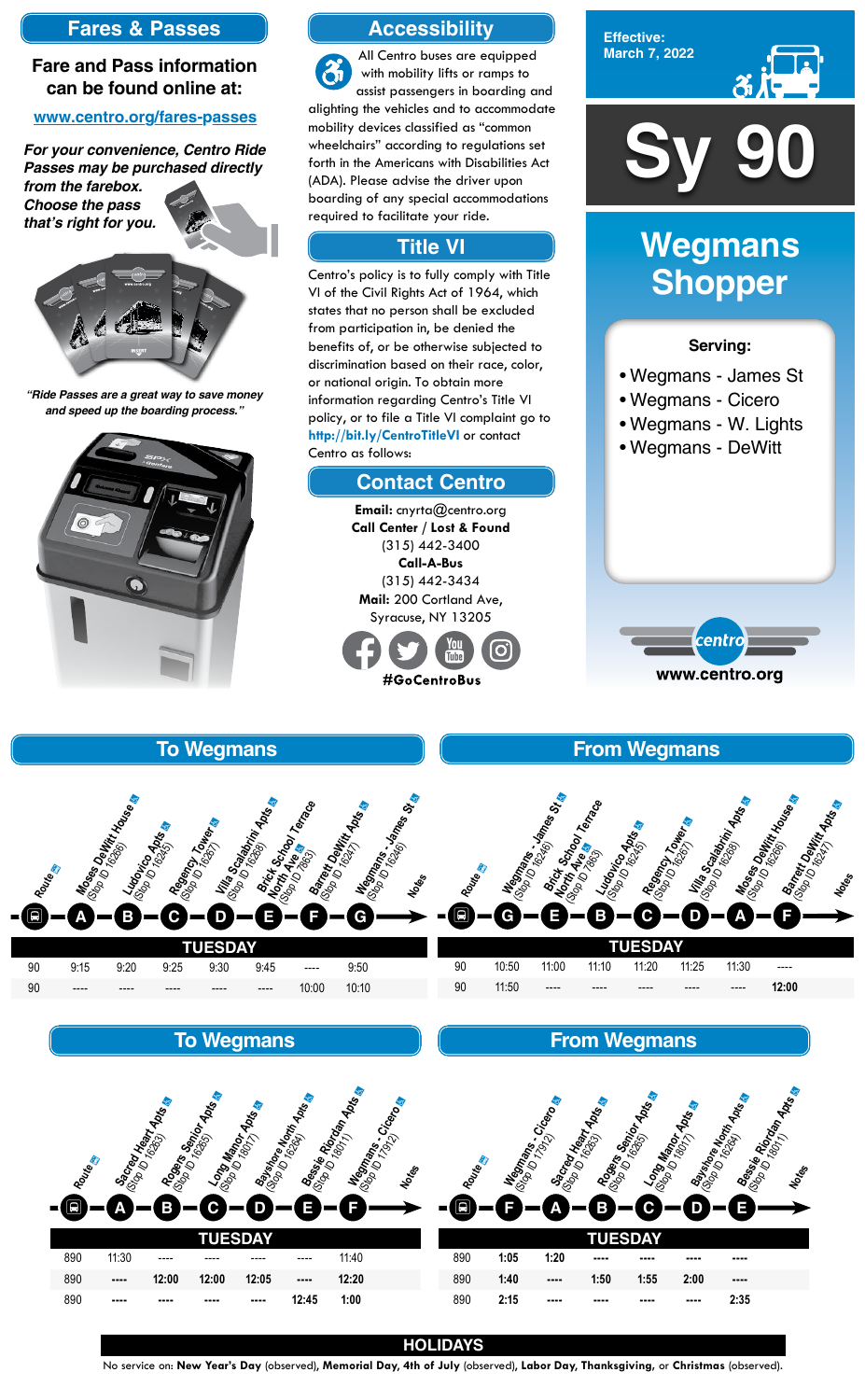



## **To Wegmans**



#### **HOLIDAYS**

No service on: **New Year's Day** (observed), **Memorial Day**, **4th of July** (observed), **Labor Day**, **Thanksgiving,** or **Christmas** (observed).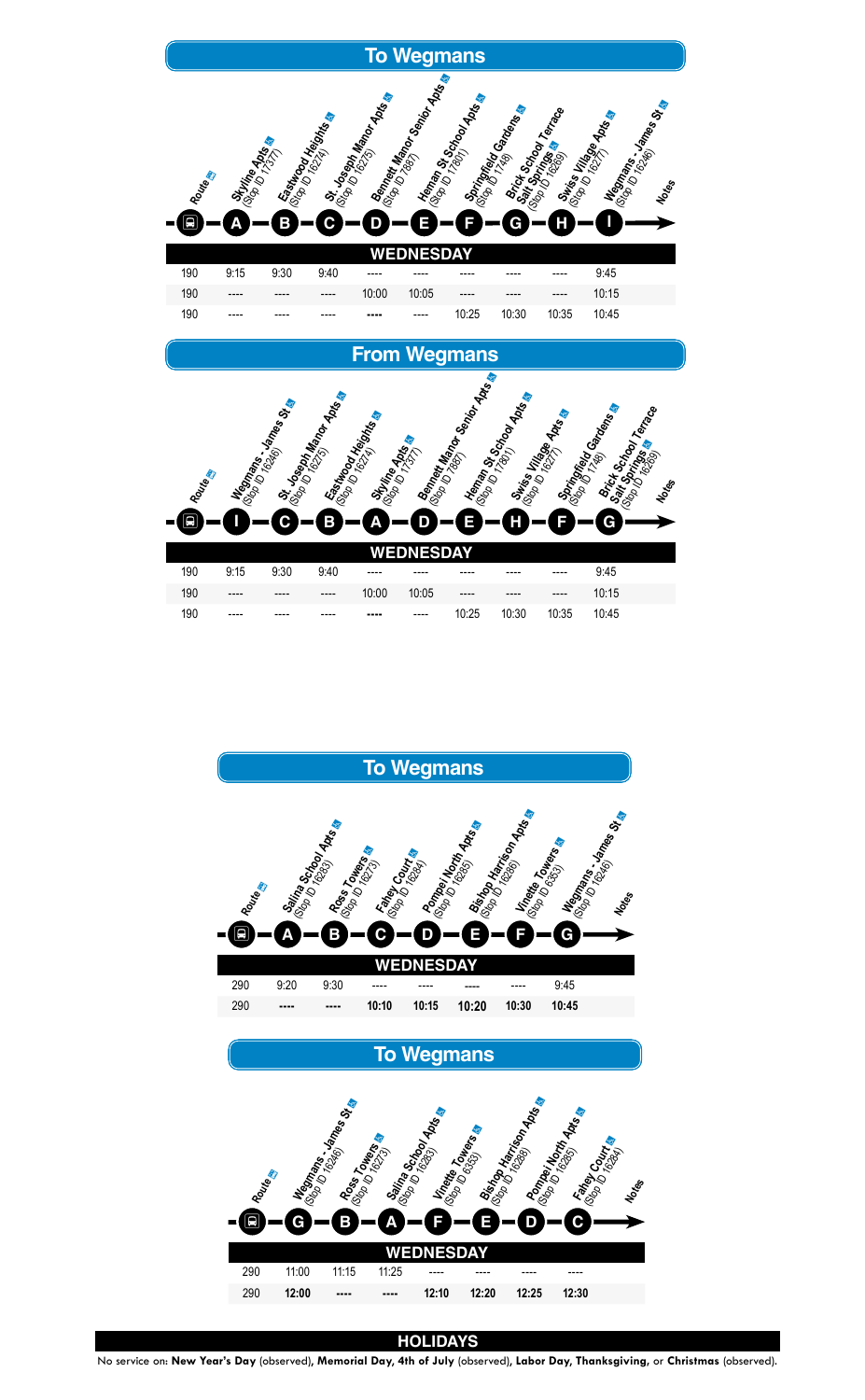

# **From Wegmans**

| Route<br>특 | Н     | <b>INGOTIANS</b><br>Β | <b>Brighton Trapes</b><br>А | I The Bernardine | Note Hill Apts #4<br>ш | Note Hill Apts #3<br>F | Nobo Hill Apts #1 &<br>G | Nob Hill Apts #2 | RJ Barett Manor Apts |
|------------|-------|-----------------------|-----------------------------|------------------|------------------------|------------------------|--------------------------|------------------|----------------------|
|            |       |                       |                             |                  | <b>HURSDAY</b>         |                        |                          |                  |                      |
| 390        | 11:00 | 11:10                 | 11:20                       |                  |                        |                        |                          |                  |                      |
| 390        | 11:35 | 11:50                 |                             |                  |                        |                        |                          |                  |                      |
| 390        | 12:15 |                       |                             | 12:30            | 12:32                  | 12:34                  | 12:36                    | 12:41            |                      |

| 590 | $- - - -$ | $- - - -$ | ---- | 9:50      | $---$ | ----  |       |  |
|-----|-----------|-----------|------|-----------|-------|-------|-------|--|
| 590 | $---$     | $- - - -$ | ---- | $---$     | 10:45 | $---$ | 1:00  |  |
| 590 | $- - - -$ | ----      | ---- | $- - - -$ | $---$ | 11:05 | 11:10 |  |





#### **HOLIDAYS**

No service on: **New Year's Day** (observed), **Memorial Day**, **4th of July** (observed), **Labor Day**, **Thanksgiving,** or **Christmas** (observed).